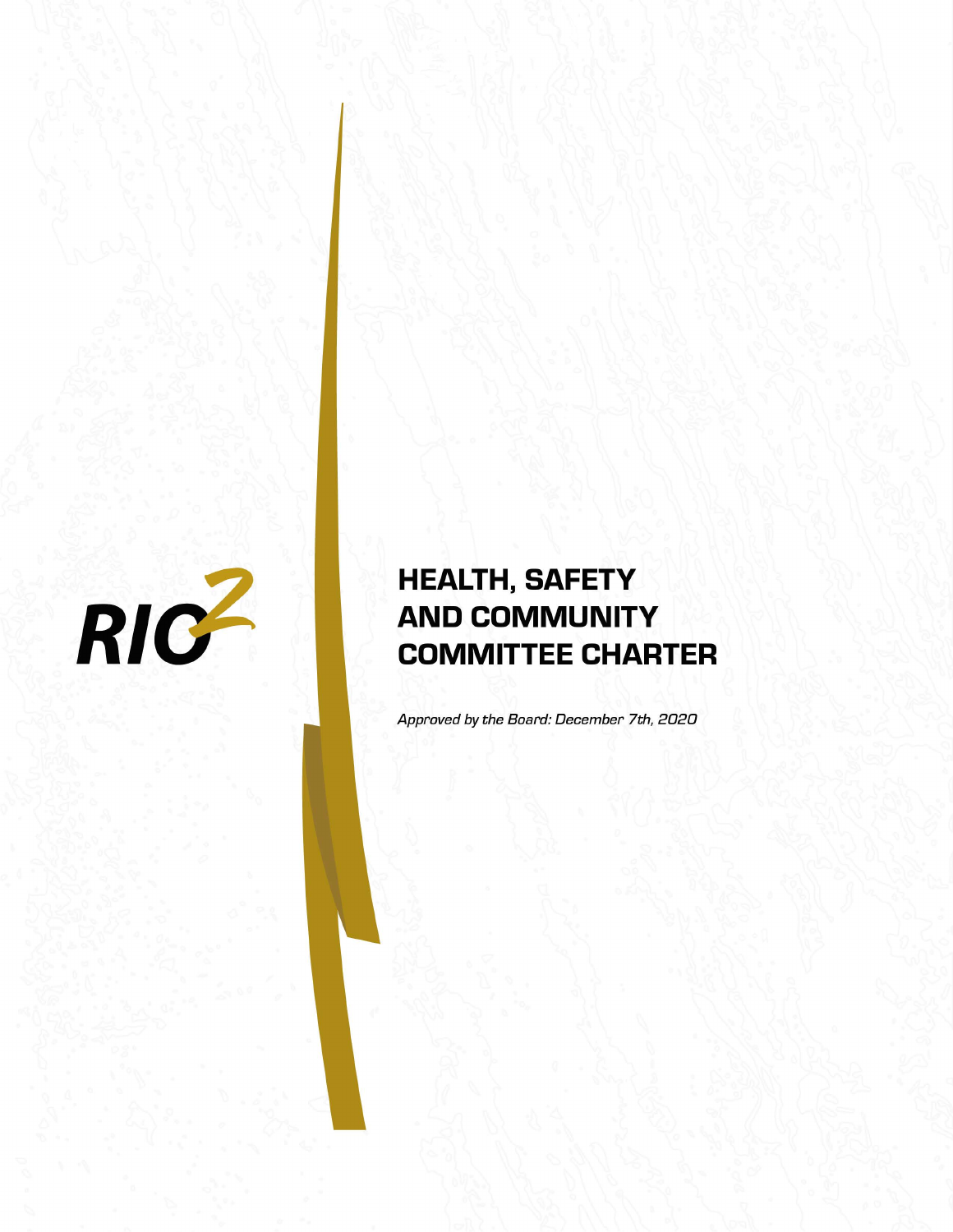## **RIO2 LIMITED**

## **HEALTH, SAFETY, ENVIRONMENT AND COMMUNITY COMMITTEE CHARTER**

#### **Effective December 7, 2020**

#### **Introduction**

#### **1. Mandate**

The primary function of the Health, Safety and Community Committee (the "Committee") of the Board of Directors of the Corporation is to assist the Board of Directors in fulfilling its oversight responsibilities regarding the health and safety of its employees and contractors, the conduct by the Corporation of its operations in an environmentally responsible manner and the development and maintenance of positive relationships with communities in the area of influence the Corporation's projects. Consistent with this function, the Committee will encourage continuous improvement of, and should foster adherence to, the Corporation's policies, procedures and practices at all levels. The Committee's primary duties and responsibilities are to:

- (a) review and evaluate the Corporation's health and safety practices for its employees and contractors at its exploration, construction, exploitation, remediation and mining project sites (the "Sites"), including training and educational practices, with a view to providing a safe and healthy workplace;
- (b) review and evaluate environmental standards for operations conducted at the Sites with a view to operations at the Sites being conducted in an environmentally responsible manner; and
- (c) facilitate and promote a positive, mutually beneficial relationship with local communities, indigenous and tribal peoples (if present) and other parties in the area of influence at the Sites.

## **2. Composition**

The Committee shall be comprised of three directors as determined by the Board of Directors, the majority of whom shall be directors who are not also officers of the Corporation.

The members of the Committee shall be elected by the Board of Directors at its first meeting following the annual shareholders' meeting. The Chair of the Committee, if one is appointed, shall be an independent director. Unless a Chair is elected by the full Board of Directors, the members of the Committee may designate a Chair by a majority vote of the full Committee membership. Where a vacancy occurs at any time in the membership of the Committee, it may be filled by the Board.

## **3. Meetings**

The Committee shall meet at least four times a year, or more frequently as circumstances dictate. The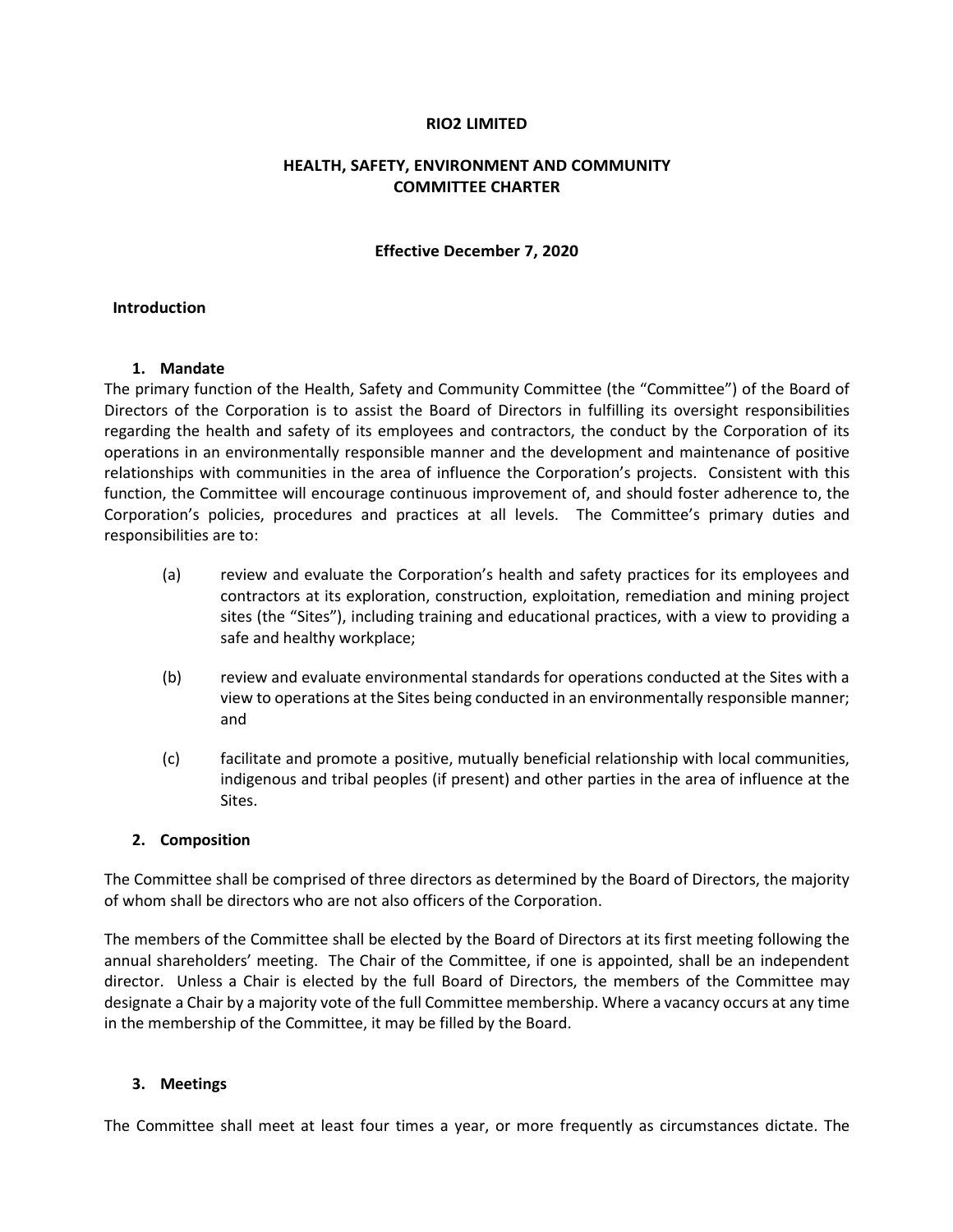minutes of the Committee meetings shall accurately record the decisions reached and shall be distributed to the Committee members with copies to the Board of Directors and the Chief Financial Officer. The Chair of the Committee may invite one or more officers of the Corporation or outside advisors to attend any meeting of the Committee.

# **4. Duties and Responsibilities**

To fulfill its responsibilities and duties, the Committee, with input from management as required, shall:

- (a) review and update this Charter at least once every two calendar years and report findings to the Corporation's management and Board;
- (b) review the training and educational programs for the Corporation's workforce with respect to the potential hazards associated with their employment tasks, including on-site health and safety hazards, as well as environmental hazards;
- (c) review the policies and procedures:
	- i. regarding the conduct by the Corporation's workforce of their duties in a manner that minimizes workplace and environmental hazards;
	- ii. for the efficient and effective reporting of on-site accidents, environmental accidents and incidents and disputes (actual, threatened and potential) with members of the local communities in the area of influence at the Sites;
	- iii. to ensure that first aid and emergency response plans are in place at each Site;
	- iv. to ensure the Corporation has implemented emergency response plans at each of its operations or development projects to protect against unforeseen events that may harm the environment;
	- v. that promote and facilitate employee participation in the development of health and safety and environmental standards, and ensure there are proper procedures available to employees for the prompt reporting of any perceived breaches of such standards; and
	- vi. that promote and support the social and economic advancement and capacity building of communities whose lives are affected by the Corporation's activities while respecting the communities' own vision of development;
- (d) receive and review management reports regarding current applicable environmental, safety and health laws and regulations of the countries and regions in which the Corporation maintains operations or development projects;
- (e) receive and review management reports regarding any disputes (actual, threatened and potential) between the Corporation and the local communities in the area of influence at the Sites;
- (f) in the event of the occurrence of a material safety, health, environmental or security incident, which occurrence is required to be reported to appropriate regulatory authorities,